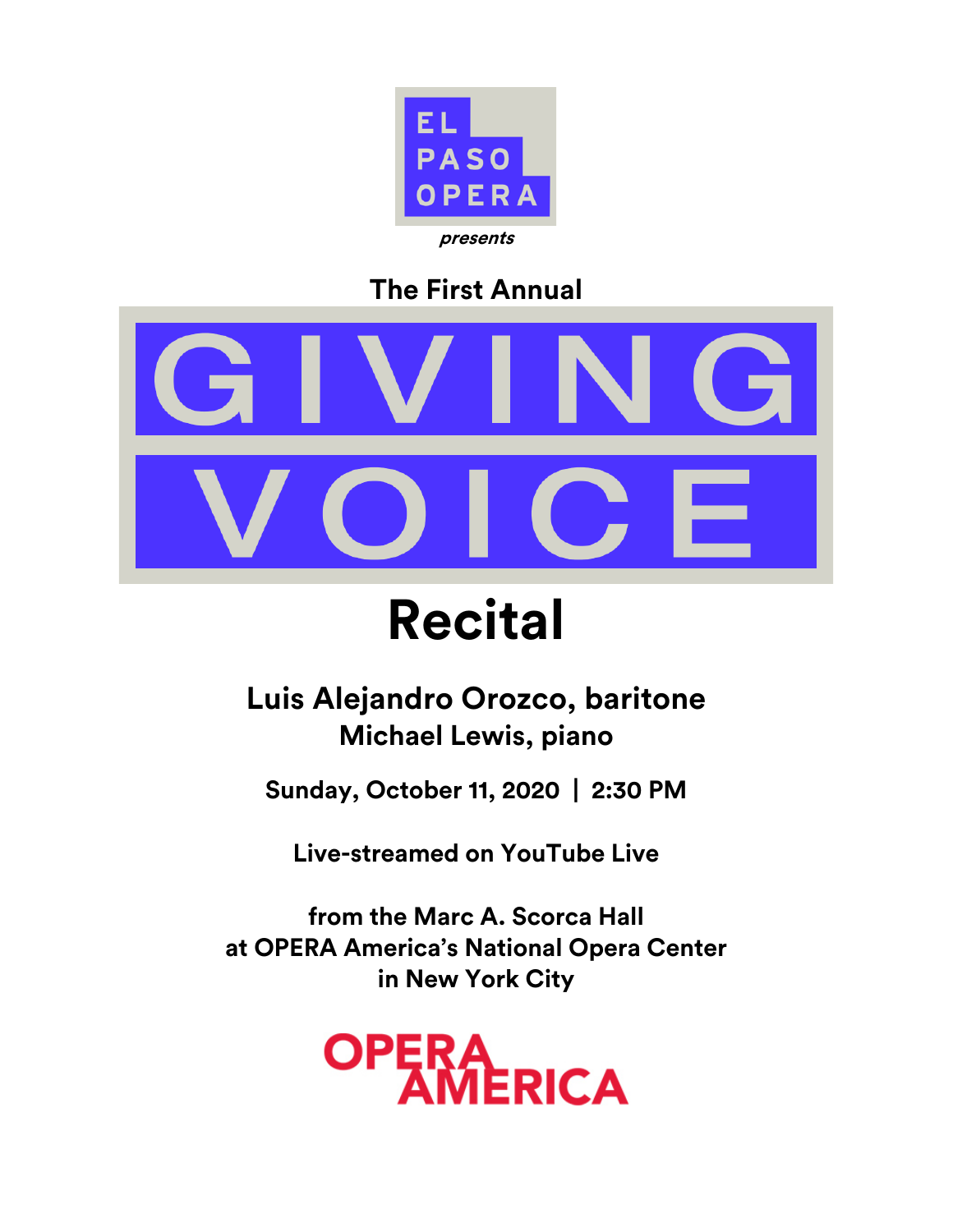## **PROGRAM**

#### A Question of Light **A** Question of Light

(b. 1961)

- No.1 The Light of Coincidences (Magritte)
- No.2 Eccentric Flint (Maya c. AD 600-900)
- No.3 Yellow Flowers in a Vase (Caillebotte)
- No.4 Place de la Concorde (Mondrian)
- No.5 El Hombre (Tamayo)
- No.6 Watch (Murphy)

#### **5-minute intermission**

Déjame llorar Dime que sí Un viejo amor

**Veracruz** Solamente una vez Amor de mis amores

Grever Medley **Maria Grever** María Grever

Alma mía Cuando vuelva a tu lado Júrame



Lara Medley **Agustín Lara** Agustín Lara (1897-1970)

(1881-1951)



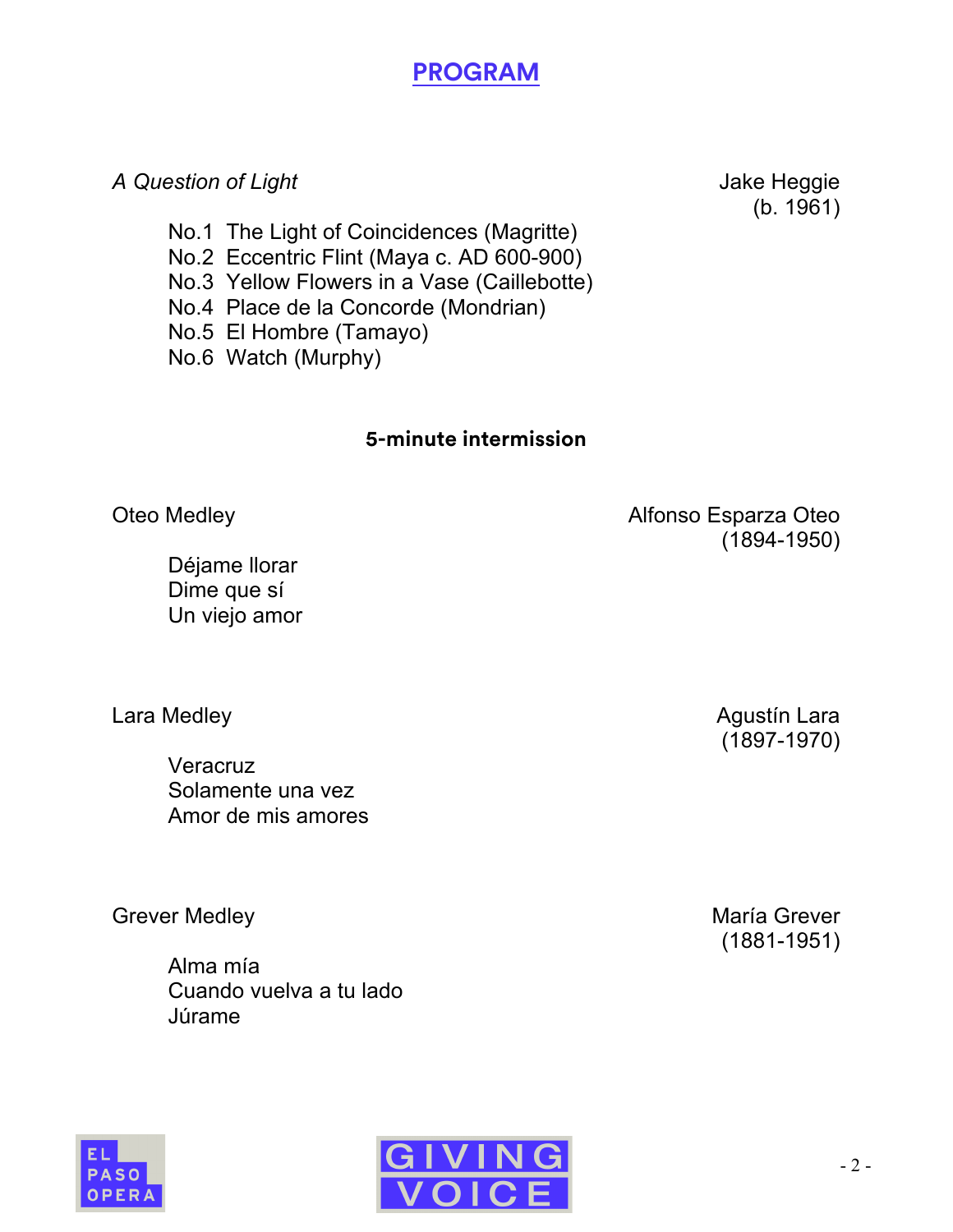## **ARTIST BIOGRAPHIES**



**Luis Alejandro Orozco**, Mexican-American baritone recently appeared as Harlekin in *Ariadne auf Naxos* with **Cincinnati Opera**, and will soon make his European debut, performing the role of Ríolobo in *Florencia en el Amazonas*  with **Theater St. Gallen** in Switzerland. Among the recent cancellations due to COVID-19 is what would have been the role debut of Germont in *La Traviata* with **Dayton Opera**. Previous seasons have included performances of Sharpless with **Opera Santa Barbara**, Figaro in *Il barbiere di Siviglia*  with **Florentine Opera** and **Syracuse Opera**, Escamillo in *Carmen* with **Michigan Opera Theater**, **Florentine Opera**, **Mill City Summer Opera**, and **Des Moines Metro Opera**, Marcello in *La bohéme* with **Kentucky Opera, Anchorage Opera,** and **Opera Santa Barbara,** Mercutio in *Roméo et Juliette* with **Lyric Opera Baltimore**, **Opera Grand Rapids**, and **Austin Lyric Opera**, Belcore in *L'elisir d'amore* with

**Opera Santa Barbara**, Ríolobo in *Florencia en el Amazonas* with **Washington National Opera**, **San Diego Opera**, **Pensacola Opera**, and **Arizona Opera**, Hannah Before in *As One* with **Urban Arias**, **New Orleans Opera**, and **Anchorage Opera**, Taddeo in *L'italiana in Algeri* with **Opera Santa Barbara**, Perichaud in *La Rondine* with **Opera Theater of St. Louis**, and the baritone soloist in Orff's *Carmina Burana* with **Wichita Symphony Orchestra**, and **Symphoria**. He is also known as the leading interpreter in the United States for the role of El Payador in Piazzolla's *Maria de Buenos Aires*, a role which he has performed at **Florida Grand Opera**, **Arizona Opera**, **Atlanta Opera**, **New Orleans Opera**, **Cincinnati Opera**, **the Aspen Music Festival**, **Nashville Opera**, **Fort Worth Opera**, **Anchorage Opera**, and **Syracuse Opera**.



**Michael Lewis**, pianist and collaborator, has been praised for his strong command of the instrument and his flexibility of style. Michael has collaborated with artists at **Opera Philadelphia**, **Cincinnati Opera**, **Arizona Opera**, **Portland Opera**, **The Glimmerglass Festival**, **Aspen Summer Music Festival**, and **Tri-Cities Opera**. In 2019, Michael formed Aural Compass Projects, a non-profit music organization dedicated to performing new and lessperformed works. ACP strives to develop a moral compass which guides their work in aspiring towards equality and better representation in the music industry. Michael is a graduate of the Marion Roose Pullin Studio at **Arizona Opera** in Phoenix, Arizona. There he served as the principal pianist on operas, vocal coach for principal and studio artists, and orchestral pianist for select performances. A native of Pennsylvania, Michael studied at Ithaca College, where he

received his Bachelor of Music degree in vocal performance. He went on to receive his Master of Music degree in collaborative piano at Arizona State University under the guidance of Russell Ryan.



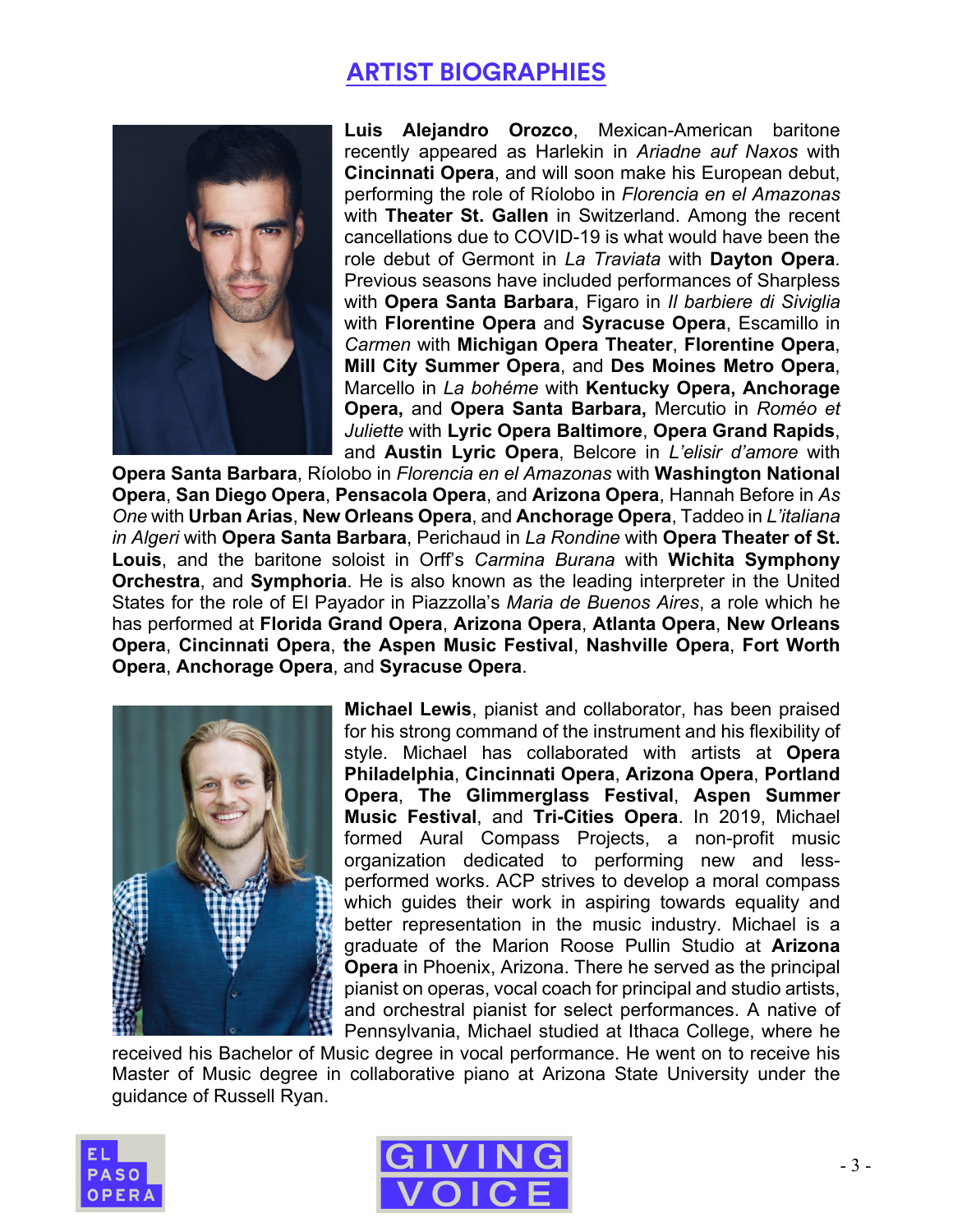## **PROGRAM NOTES**

*A Question of Light* is a song cycle by one of the most in-demand composers, the critically acclaimed Jake Heggie, with texts by Gene Scheer. It was commissioned by The Dallas Opera in association with The Dallas Museum of Art. Its first performance was on April 8, 2011 at the Winspear Opera House in Dallas, TX.

*A Question of Light* is a set of poetic and musical responses to six works in the Dallas Museum of Art. The text of each of these songs takes the listener through the emotional journey the creators perceived through each work.



#### **The Light of Coincidences" (1933), René Magritte**

Painter René Magritte toys with the ambiguity between real space and spatial illusion by incorporating an image of a sculpted torso, a classical fragment known as the Venus de Medici, into this painting. The torso, a three-dimensional object, is depicted as the subject of a two- dimensional painting. This "painting," however, is highly realistic and introduces another illusion of space. The artist represents everyday objects

but undermines our commonly held perceptions of the everyday world.

A Mayan carving depicting a crocodile canoe with passengers inspired the next song. The lyrics speak to a greater existence in the universe with questions still remaining: "Over and under, over and under, we are more than the thing we pray. Over and under, over and under, through the waves of the Milky Way."

#### **"Eccentric Flint" (AD 600 – 900), Maya**





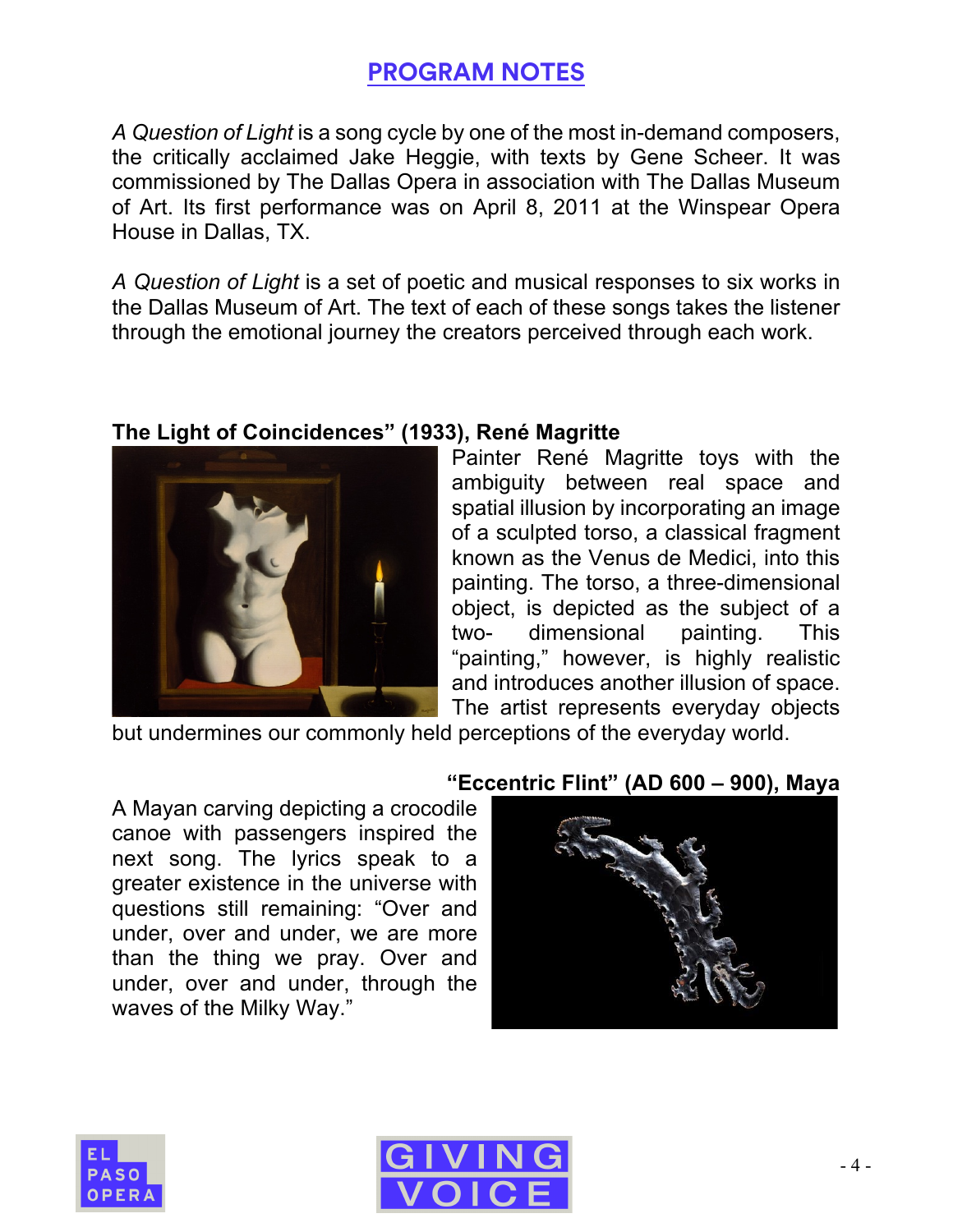#### **"Yellow Roses in a Vase" (1882), Gustave Caillebotte**



A bouquet of yellow roses is set on a marble table against a dark ground. The flowers are shown full-blown, just at the moment when their lush, open petals have begun to drop. The intense drama of the painting results from the contrast between the minimalist elegance of the composition and the thickly painted roses at its center. "Yellow Roses in a Vase" was painted during Gustave Caillebotte's first serious engagement with the genre of still life. The song then turns to into a poignant story of a man remembering his father's life.

#### **"Place de la Concorde" (1938 – 1943), Piet Mondrian**

The horizontal and vertical black stripes and blocks of yellow, blue, and red against a white background create an active pattern of irregular sequences. Although this painting was named after a bustling square in Paris, it is removed from any notion of realistic reproduction. Rather, the network of lines and color blocks pulsates with the energy of the modern city that Mondrian embraced and celebrated.



#### **"El Hombre" (1953), Rufino Tamayo**



Tamayo chooses the universal subject of humankind for "El Hombre." Devoid of traditional allusions to Mexico and Mexicanism, it echoes an ancient heritage while embracing international modernist styles. Tamayo retained figuration in the form of a colossal man whose abstracted limbs are both firmly planted into the ground and extended toward the constellations. This three-panel mural shows man as a transcendent being—a liminal figure on the borderlands of innovation and tradition, future and past. At the man's foot, a dog acts as a reminder of terrestrial limitations amidst a celestial scene of human aspiration and development. "There are no borders in the skies. No one owns the stars

above. No walls divide us from each other or tell us what deserves our love."



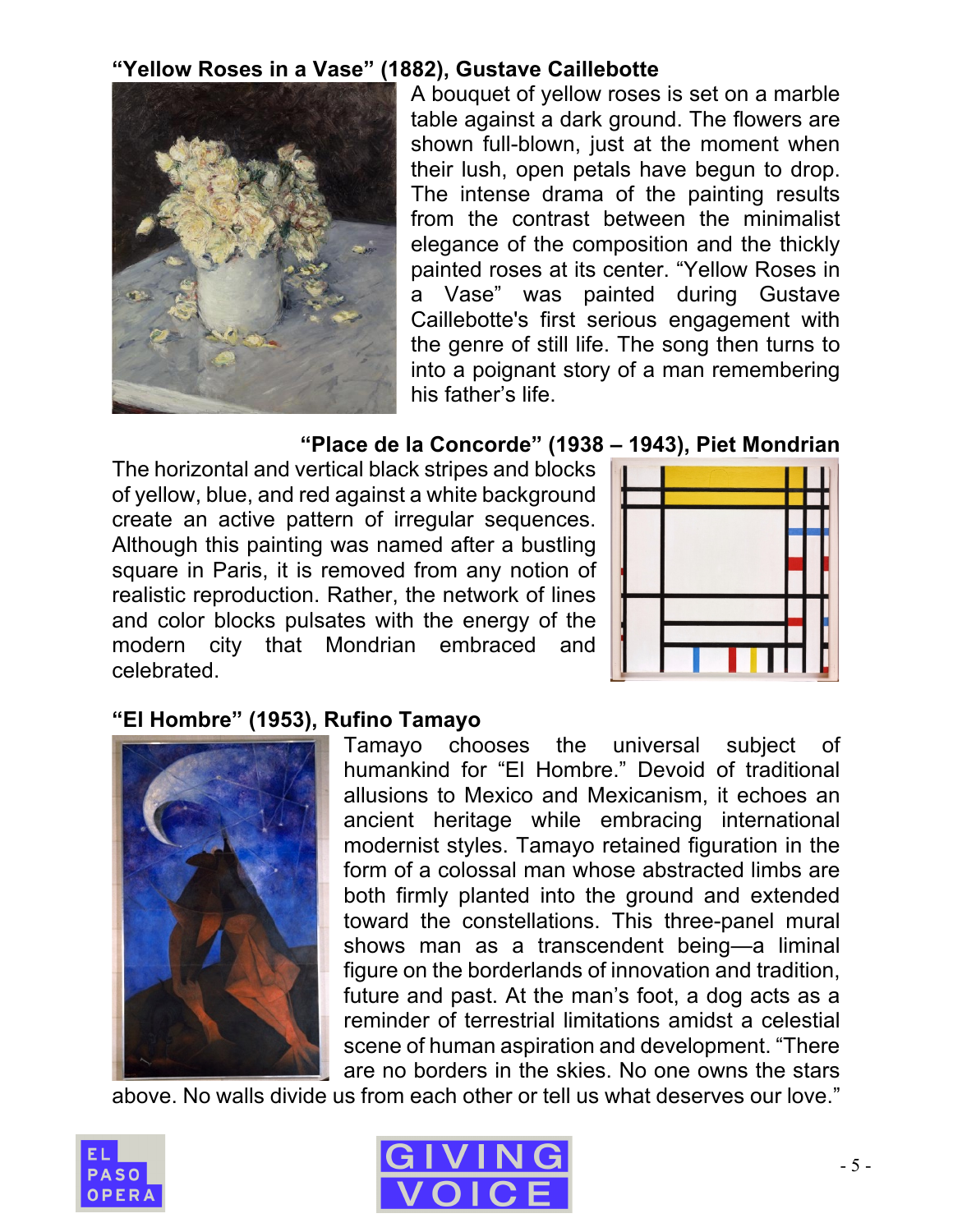Struck by the mystery and depth of the interiors of a watch, Murphy gives multiplicity, variety, and feeling of movement, and "man's grasp at perpetuity." Beginning with a linear study on graph paper, the artist visually exploded and pieced together two timepieces with specific biographical associations. One was a railroad watch designed for his family's company, Mark Cross. The other was a gold pocketwatch given to him by his wife Sara. The heroic scale of Murphy's painting reflects his fascination with

#### **"Watch" (1925), Gerald Murphy**



modern machinery's complexity and efficiency. The huge canvas is filled with overlapping, interlocking forms representing gears, dials, wheels, hands, winders, and screws in metallic and vivid colors. Its palette enhances the visual tension, as vibrant shades of orange and yellow share boundaries with a range of cooler blues and grays.

### **WHAT IS GIVING VOICE?**

*Giving Voice is El Paso Opera's new annual series amplifying Latinx opera singers and artists locally and nationally. This series is our official response to the August 3rd 2019 Walmart tragedy and aligned with our commitment to promoting (or "Giving Voice") to traditionally underrepresented, marginalized communities, especially in the performing arts, especially in opera, and especially in terms of Latinx people. Every year we plan to invite an honored headlining Latinx artist to be in residence for a week of events, including an industry panel discussion, student master classes with UTEP voice students, a joint concert with Opera UTEP and a main event El Paso Opera recital.*



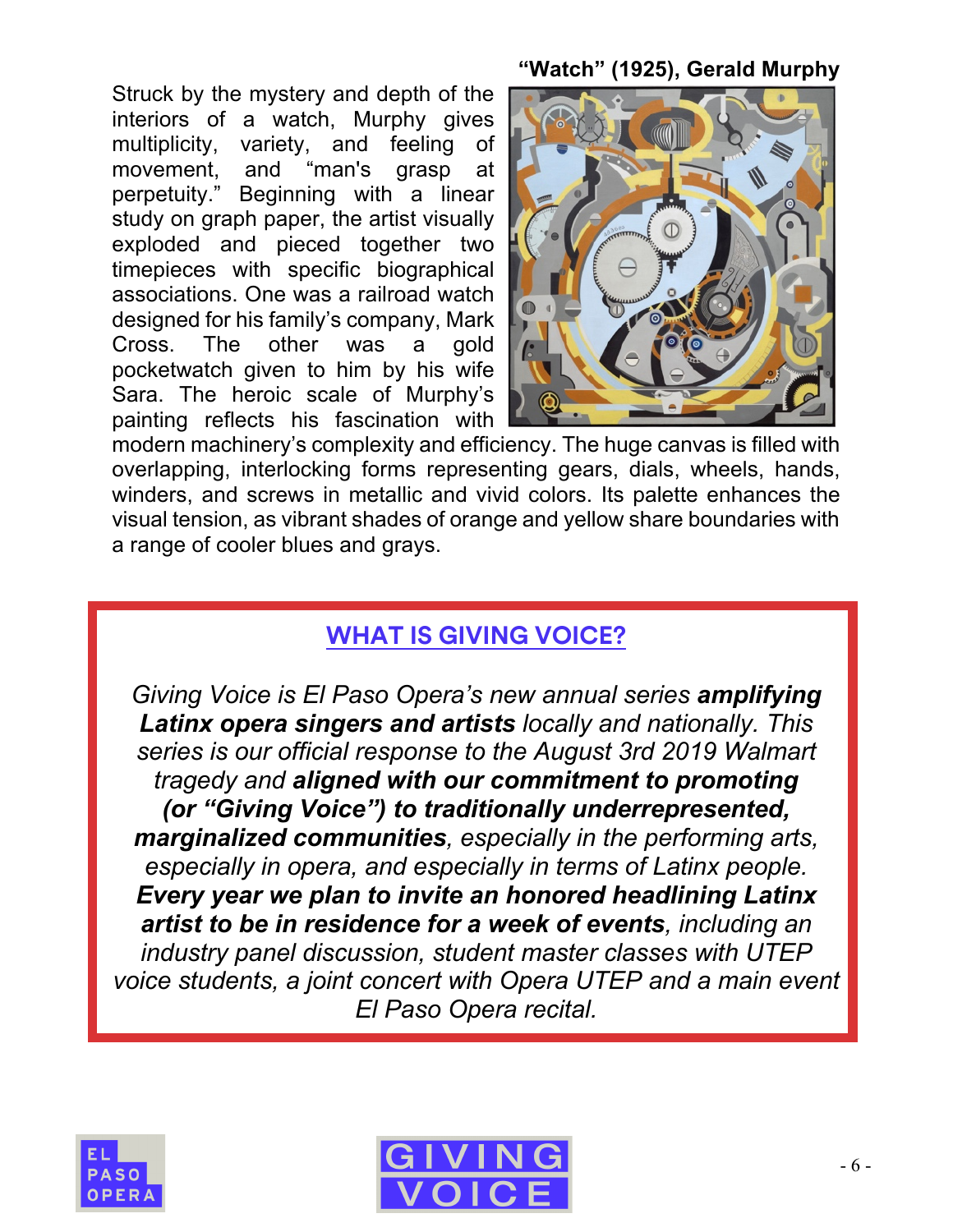## **TEXT**

A Question of Light **A** Question of Light text by Gene Scheer (Spanish translations by Ivette Vargas)

> No.1 The Light of Coincidences (Magritte) No.1 La luz de las coincidencias (Magritte)

| Who are you? Will you come out of<br>the shadow?     | ¿Quién eres tú? ¿Saldrás de la<br>sombra?                   |
|------------------------------------------------------|-------------------------------------------------------------|
| Not to kiss but to be kissed. Not to                 | No para besar sino para ser besado.                         |
| choose but to be chosen.                             | No para elegir, sino para ser<br>elegido.                   |
| To be born in a baptism of light.                    | Para nacer en un bautismo de luz.                           |
| It is midnight, clouds shroud the<br>moon and stars. | Es medianoche, las nubes cubren la<br>luna y las estrellas. |
| All is drenched in black velvet.                     | Todo está empapado de terciopelo<br>negro.                  |
| A candle placed on a table,                          | Una vela colocada sobre una mesa,                           |
| With indiscriminate ecstasy,                         | Con éxtasis indiscriminado,                                 |
| Touches everything it can find,                      | Toca todo lo que puede encontrar                            |
| With a question of light.                            | Con una cuestión de luz.                                    |

Who are you?

¿Quién eres tú?

No.2 Eccentric Flint (Maya c. AD 600-900) No.2 Pedernal excéntrico (Maya c. 600-900 d.C.)

Carve away what does not bring me Corta lo que no me acerca al cielo. closer to the sky.

All that slows the current racing towards what cannot die.

The fertile dust of starlight never quite dissolved.

The bloom of endless echo of a chord yet unresolved.

Over and under we are more than the things we pray.

Todo lo que frena la carrera actual hacia lo que no puede morir. El fértil polvo de la luz de las estrellas nunca se disolvió del todo. El florecimiento del eco interminable de un acorde aún sin resolver.

Por encima y por debajo somos más que las cosa por las que oramos.



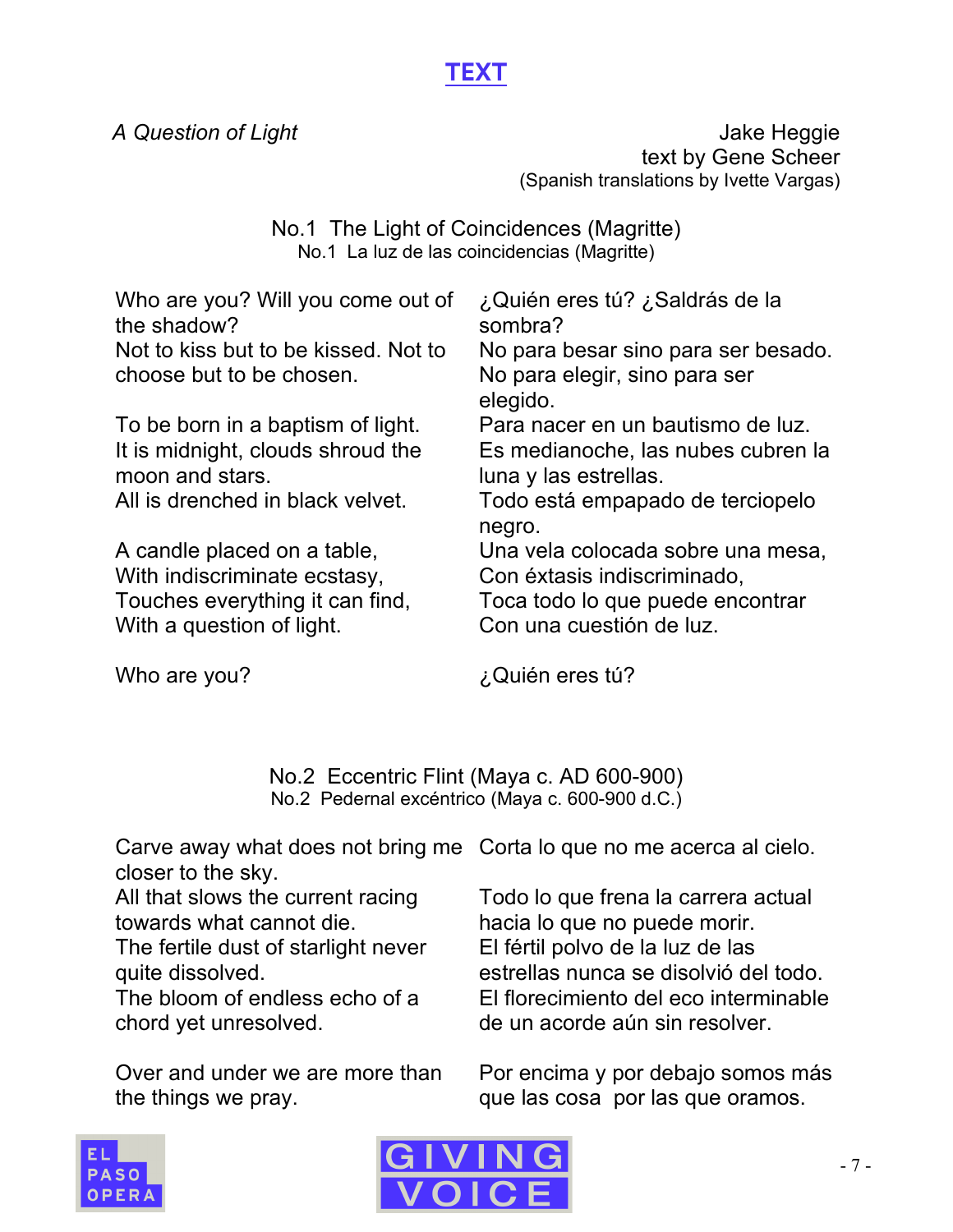| Over and under through the waves                                                                                                       | Por encima y por debajo a través de                                                                                                                          |
|----------------------------------------------------------------------------------------------------------------------------------------|--------------------------------------------------------------------------------------------------------------------------------------------------------------|
| of the milky way.                                                                                                                      | las olas de la vía láctea.                                                                                                                                   |
| A grammatical constellation, a<br>syntactical splash of sparks!<br>As the stars undulate the heavens,<br>twisting into question marks. | ¡Una constelación gramatical, un<br>toque sintáctico de chispas!<br>Mientras las estrellas ondulan los<br>cielos, torciéndose en signos de<br>interrogación. |
| And you wonder where you're going.                                                                                                     | Y te preguntas a dónde vas.                                                                                                                                  |
| Where did it all begin?                                                                                                                | ¿Dónde comenzó todo?                                                                                                                                         |
| Does the voyage to each destination                                                                                                    | ¿Será que el viaje a cada destino                                                                                                                            |
| take me back to a place,                                                                                                               | me lleva de regreso a algún lugar, al                                                                                                                        |
| I've already been?                                                                                                                     | cual ya he estado?                                                                                                                                           |
| Over and under, we are more than<br>the things we pray.                                                                                | Por encima y por debajo, somos<br>más que las cosas por las que<br>oramos.                                                                                   |
| Over and under through the waves                                                                                                       | Por encima y por debajo a través de                                                                                                                          |
| of the milky way.                                                                                                                      | las olas de la vía láctea.                                                                                                                                   |

No.3 Yellow Flowers in a Vase (Caillebotte) No.3 Flores amarillas en un jarrón (Caillebotte)

Five days after his father died,

While the flowers that filled the house were being thrown away. He sat alone, and stared at the one remaining bouquet. Once yellow blooms with melancholic grace, Were draining, bleeding toward the color of bone, clay and cloud. And suddenly, he spoke his secret out loud.

"In the war, 30 years ago, I was so scared when I raised my arms to surrender.

Cinco días después de la muerte de su padre,

Mientras se tiraban las flores que llenaban la casa.

Se sentó solo y se quedó mirando el ramo que quedaba.

Una vez de un amarillo florecer con gracia melancólica,

Drenaban, sangraban hacia el color del hueso, la arcilla y la nube.

Y de repente, habló su secreto en voz alta.

"En la guerra, hace 30 años, Estaba tan asustado cuando levanté los brazos para rendirme.



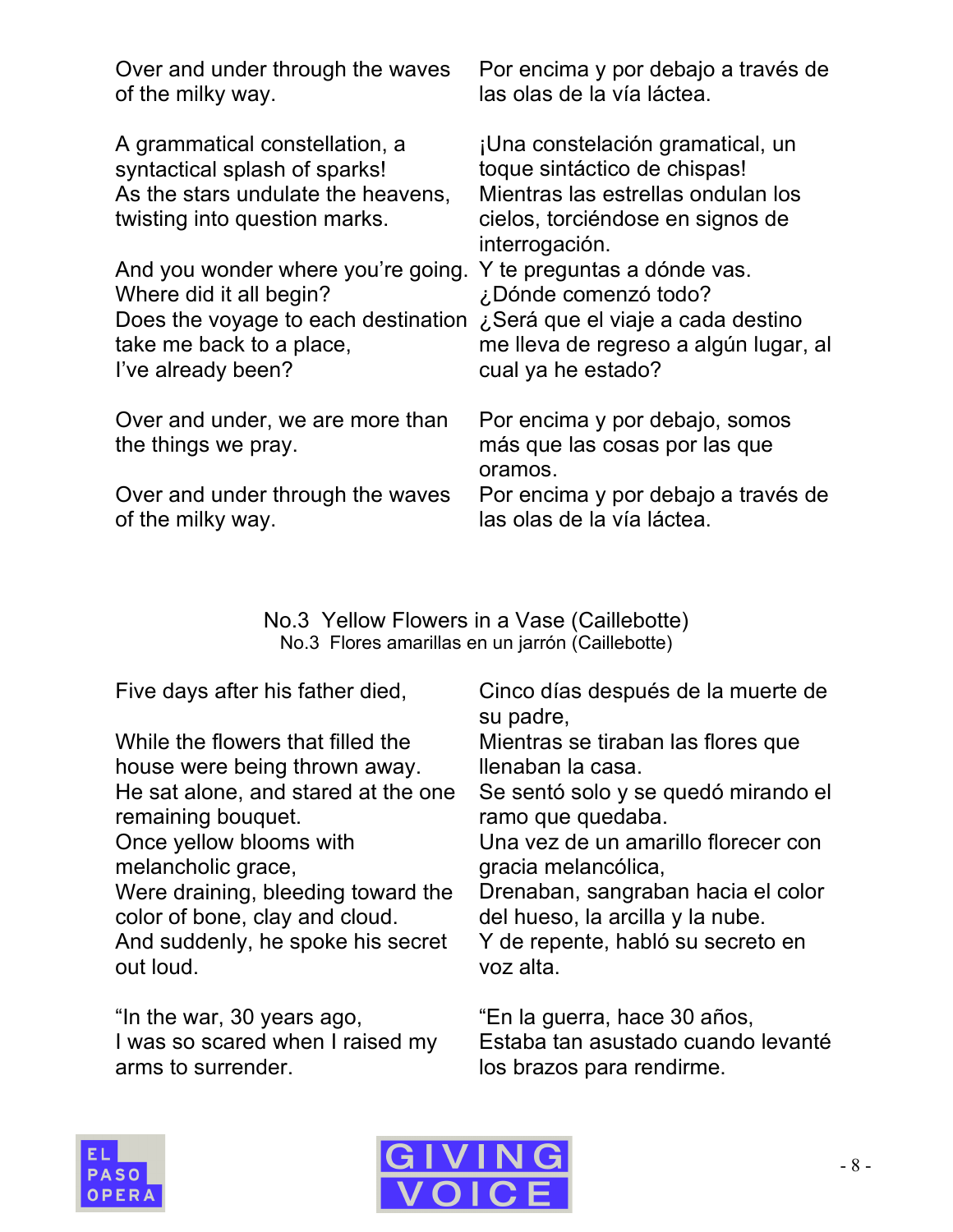| There were 200 of us, I was one of                                    | Habíamos 200 de nosotros, yo fui    |
|-----------------------------------------------------------------------|-------------------------------------|
| only 14 who survived."                                                | uno de solo 14 que sobrevivieron".  |
| He spoke of his friends and before                                    | Habló de sus amigos y antes de      |
| he walked away said,                                                  | alejarse dijo:                      |
| "I remember all of them. All of them." "Los recuerdo a todos. A todos |                                     |
|                                                                       | ellos."                             |
| On the cold marble table,                                             | En la fría mesa de mármol           |
| Several more petals had fallen from                                   | Varios pétalos más habían caído del |
| the stem.                                                             | tallo.                              |

#### No.4 Place de la Concorde (Mondrian) No.4 Plaza de la Concordia (Mondrian)

| Es una cuadrícula de mapa, donde<br>no se ha trazado nada.<br>A vigorous pulse where everything is<br>Un pulso vigoroso donde todo se<br>anuda.<br>Una dinámica tejida, un acorde<br>misterioso,<br>Un eco, un susurro en la Plaza de la<br>Concordia. |
|--------------------------------------------------------------------------------------------------------------------------------------------------------------------------------------------------------------------------------------------------------|
| Ven, oh belleza, ven, ven.                                                                                                                                                                                                                             |
| Something is about to happen on the Algo está a punto de suceder en los<br>Campos Elíseos.                                                                                                                                                             |
| No story, no glory, no fable to share. Sin historia, sin gloria, sin fábula<br>para compartir.<br>Tiro de cada hilo hasta que no<br>quede nada que ponerse.                                                                                            |
| En un bolsillo, en un rincón, en un<br>abrir y cerrar de ojos<br>Algo está oculto, no puedes negar.                                                                                                                                                    |
| Entre todas las líneas donde se<br>almacena el arco iris,<br>Un recuerdo un latido en la Plaza<br>de la Concordia.                                                                                                                                     |
|                                                                                                                                                                                                                                                        |



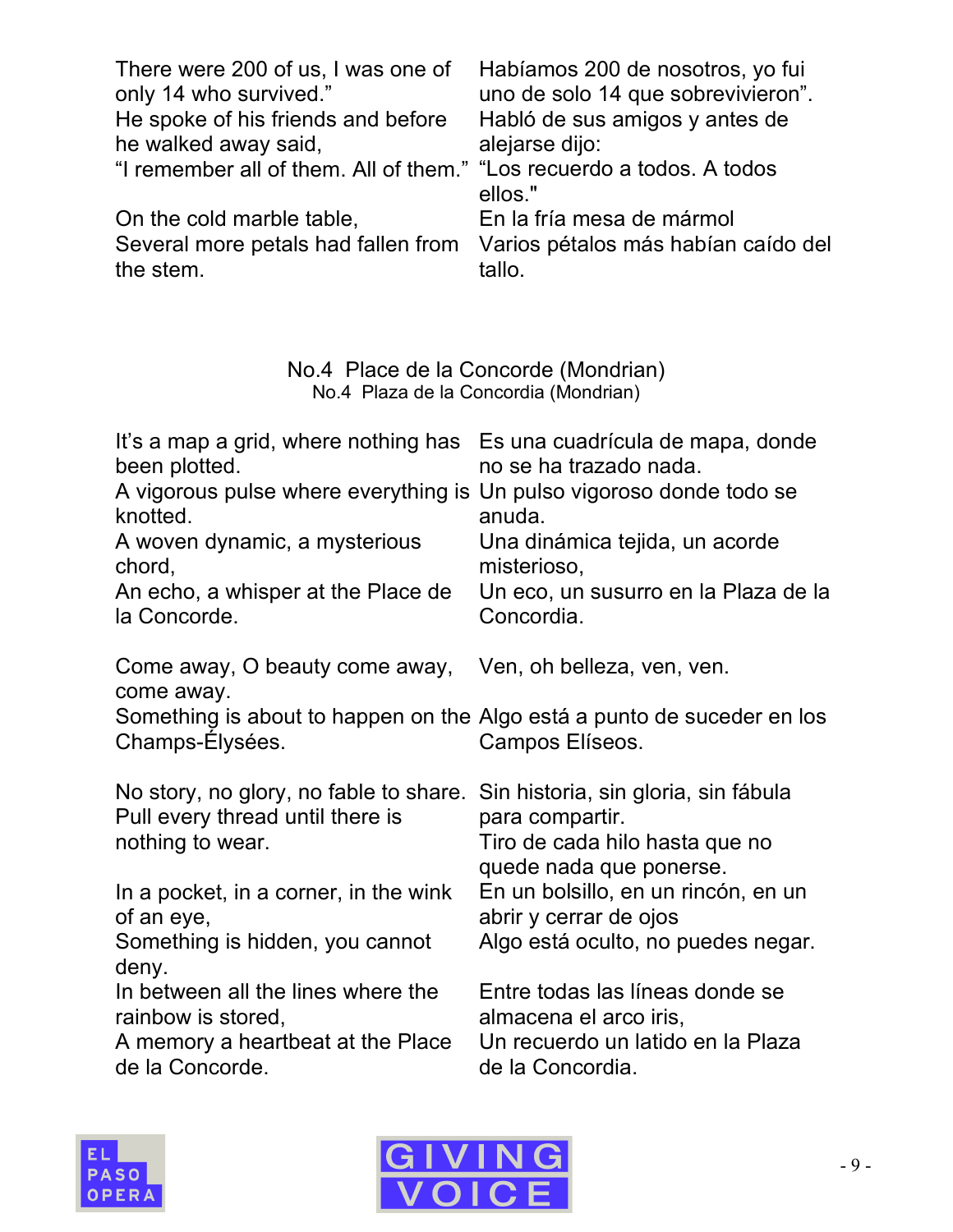Come away, O beauty come away, Ven, oh belleza, ven, ven. come away. Something is about to happen on the Algo está a punto de suceder en los Champs-Élysées. Campos Elíseos.

#### No.5 El Hombre (Tamayo) No.5 The man (Tamayo)

| Y que voy a besar? Y que voy a                                   | And what am I going to kiss? And                                                 |
|------------------------------------------------------------------|----------------------------------------------------------------------------------|
| tocar?                                                           | what am I going to touch?                                                        |
| Y cuando cruzara mi espíritu?                                    | And when will it cross my spirit?                                                |
| There are no borders in the sky.<br>No one owns the stars above. | No hay fronteras en el cielo.<br>Nadie es dueño de las estrellas allá<br>arriba. |
| No walls divide us from each other,                              | No hay muros que nos dividan unos<br>de otros,                                   |
| Or tell us what deserves our love.                               | O que nos digan qué merece<br>nuestro amor.                                      |
| Will you reach beyond the weight of                              | ¿Llegarás más allá del peso de la                                                |
| history,                                                         | historia?                                                                        |
| Beyond the prison of low esteem,                                 | Más allá de la prisión de la baja<br>estima,                                     |
| Where the journey starts in clay and                             | Donde el viaje comienza en arcilla y                                             |
| shadows,                                                         | sombras,                                                                         |
| But ends wherever you choose to                                  | ¿Pero termina donde tú elijas                                                    |
| dream?                                                           | soñar?                                                                           |
| Y que voy a a besar? Y que voy a                                 | And what am I going to kiss? And                                                 |
| tocar?                                                           | what am I going to touch?                                                        |
| Y cuando cruzara mi espíritu?                                    | And when will it cross my spirit?                                                |

No.6 Watch (Murphy)

One more story? One more song? ¿Una historia más? ¿Una canción más?



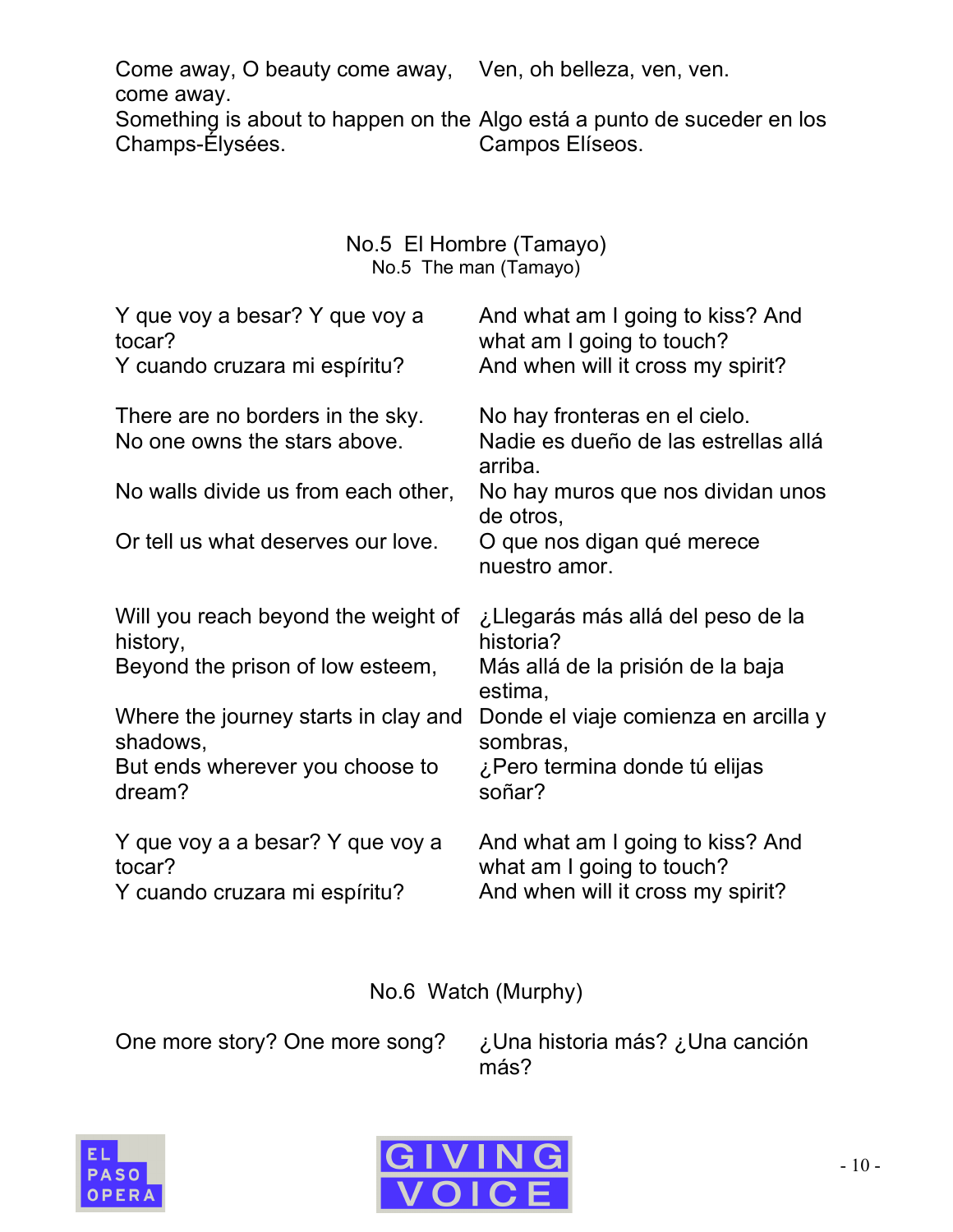| I don't think so. Do you know what<br>time it is?                                                                                                                     | No lo creo. ¿Sabes que hora es?                                                                                                                                 |
|-----------------------------------------------------------------------------------------------------------------------------------------------------------------------|-----------------------------------------------------------------------------------------------------------------------------------------------------------------|
| Look at my watch. What do you                                                                                                                                         | Mira mi reloj. ¿Que ves?                                                                                                                                        |
| see?                                                                                                                                                                  | La mano grande está aquí y la mano                                                                                                                              |
| The big hand is here and the little                                                                                                                                   | pequeña está ahí,                                                                                                                                               |
| hand is there,                                                                                                                                                        | Y eso significa que es la hora de                                                                                                                               |
| And that means it's somebody's                                                                                                                                        | dormir de alguien.                                                                                                                                              |
| bedtime.                                                                                                                                                              | ¿Qué? Oh, tienes razón, se detuvo.                                                                                                                              |
| What? Oh, you are right, it stopped.                                                                                                                                  | No, todavía es tu hora de dormir.                                                                                                                               |
| No, it's still your bedtime.                                                                                                                                          | El tiempo nunca se detiene                                                                                                                                      |
| Time never really stops.                                                                                                                                              | realmente.                                                                                                                                                      |
| Between the hours run the minutes.<br>Look, the second hand is chasing<br>them away.<br>Between the seconds is infinity.<br>Everything you didn't get to do<br>today. | Entre las horas corren los minutos.<br>Mira, el segundero los está<br>ahuyentando.<br>Entre los segundos está el infinito.<br>Todo lo que no pudiste hacer hoy. |
| Time doesn't stop, if I don't wind my                                                                                                                                 | El tiempo no se detiene si no doy                                                                                                                               |
| watch.                                                                                                                                                                | cuerda a mi reloj.                                                                                                                                              |
| Nobody knows where it comes from,                                                                                                                                     | Nadie sabe de donde viene,                                                                                                                                      |
| Or why it floats away.                                                                                                                                                | O por qué se aleja flotando.                                                                                                                                    |
| There go the hours and the minutes.                                                                                                                                   | Ahí van las horas y los minutos.                                                                                                                                |
| Oh, they scatter no matter what we                                                                                                                                    | Oh, se dispersan sin importar lo que                                                                                                                            |
| do,                                                                                                                                                                   | hagamos                                                                                                                                                         |
| But according to my watch when you                                                                                                                                    | Pero según mi reloj cuando te                                                                                                                                   |
| wake up,                                                                                                                                                              | despiertes,                                                                                                                                                     |
| You'll have all the time in the world                                                                                                                                 | Tendrás todo el tiempo del mundo                                                                                                                                |
| waiting.                                                                                                                                                              | esperando.                                                                                                                                                      |
| Waiting for you.                                                                                                                                                      | Esperando por ti.                                                                                                                                               |



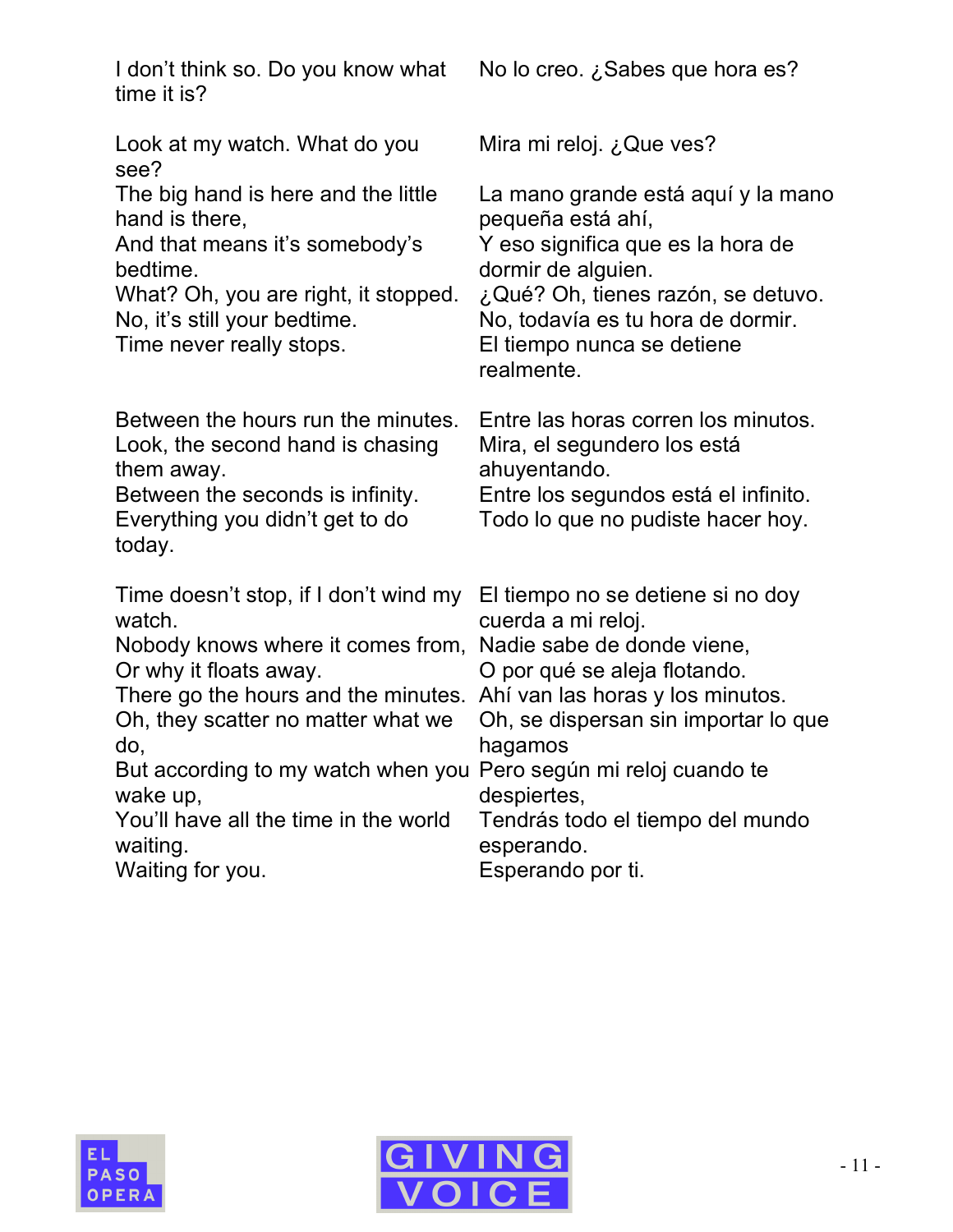#### Déjame llorar

| Tengo en el alma<br>Unas ganas inmensas de llorar<br>Tú me haces falta y jure<br>No decírtelo jamás<br>Yo quiero hacerte con mis lágrimas | I feel in my soul<br>An intense need to cry<br>I need you and I swore<br>To never tell you<br>With my tears, I want to make y |
|-------------------------------------------------------------------------------------------------------------------------------------------|-------------------------------------------------------------------------------------------------------------------------------|
| Un collar de perlas                                                                                                                       | A pearl necklace                                                                                                              |
|                                                                                                                                           |                                                                                                                               |

Déjame llorar Porque hoy que te perdí Queriéndote olvidar Me acuerdo más de ti

Si es un delito amar Un delincuente soy Porque no he de pagar Las culpas de mi amor Yo quiero hacerte con mis lágrimas Un collar de perlas

Déjame llorar Porque hoy que te perdí Queriéndote olvidar Me acuerdo más de ti

With my tears, I want to make you

Let me cry Because today I've lost you Wanting to forget you I remember you more

If it's a crime to love A criminal I will be Because I should not pay The faults of my love With my tears, I want to make you A pearl necklace

Let me cry Because today I've lost you Wanting to forget you I remember you more

Dime que sí

Dicen que tú no me quieres Quiero escucharlo de ti Si tienes otros quereres Quiero saberlo por ti

Dicen que en tu cara morena Tiemblan otros besos de amor Nada me importa en la vida sabiéndote ajena Diles que mienten que nunca tendrás otro amor

They tell me that you don't love me But I want to hear it from you If you love another I want to know from you

They say that in your tan face Another's trembling kisses of love Nothing else matters in my life knowing you are far from me Tell them they lie, that you will never be with someone else



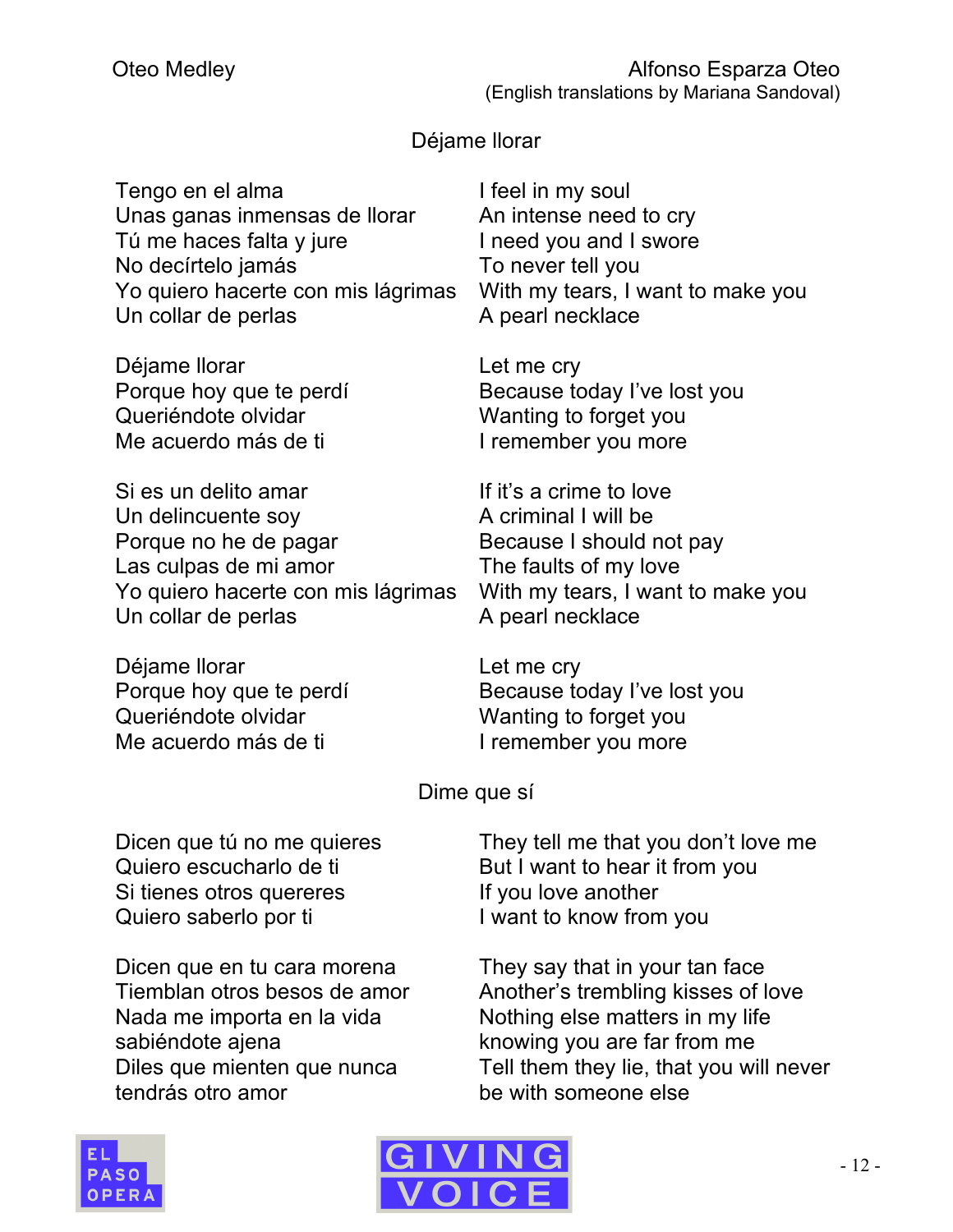| Deja que mi labio te nombre                                                                    | Let my lips name you                          |
|------------------------------------------------------------------------------------------------|-----------------------------------------------|
| Pero como se nombra a Dios                                                                     | But how can you name a goddess                |
| Dime que sí                                                                                    | Tell me yes                                   |
| Y un pedazo de cielo tendré                                                                    | And I will have a piece of the sky for<br>you |
| Y si tú me lo pides mi cielo y mi vida And if you ask me my love, my life I<br>también te daré | will give to you too.                         |

Un viejo amor

Por unos ojazos negros igual que penas de amores, hace tiempo tuve anhelos, alegrías y sinsabores. Y al dejarlos algún día me decían así llorando: No te olvides vida mía de lo que te estoy cantando.

Un viejo amor ni se olvida ni se deja, un viejo amor de nuestra alma sí se aleja pero nunca dice adiós, un viejo amor.

For big black eyes the same as the pains of love, a long time ago I had wishes, happinesses and troubles. And by leaving them one day they told me crying: Don't forget my life of what I am singing

An old love should not be forgotten or left behind an old love moves away from our soul but never says goodbye an old love



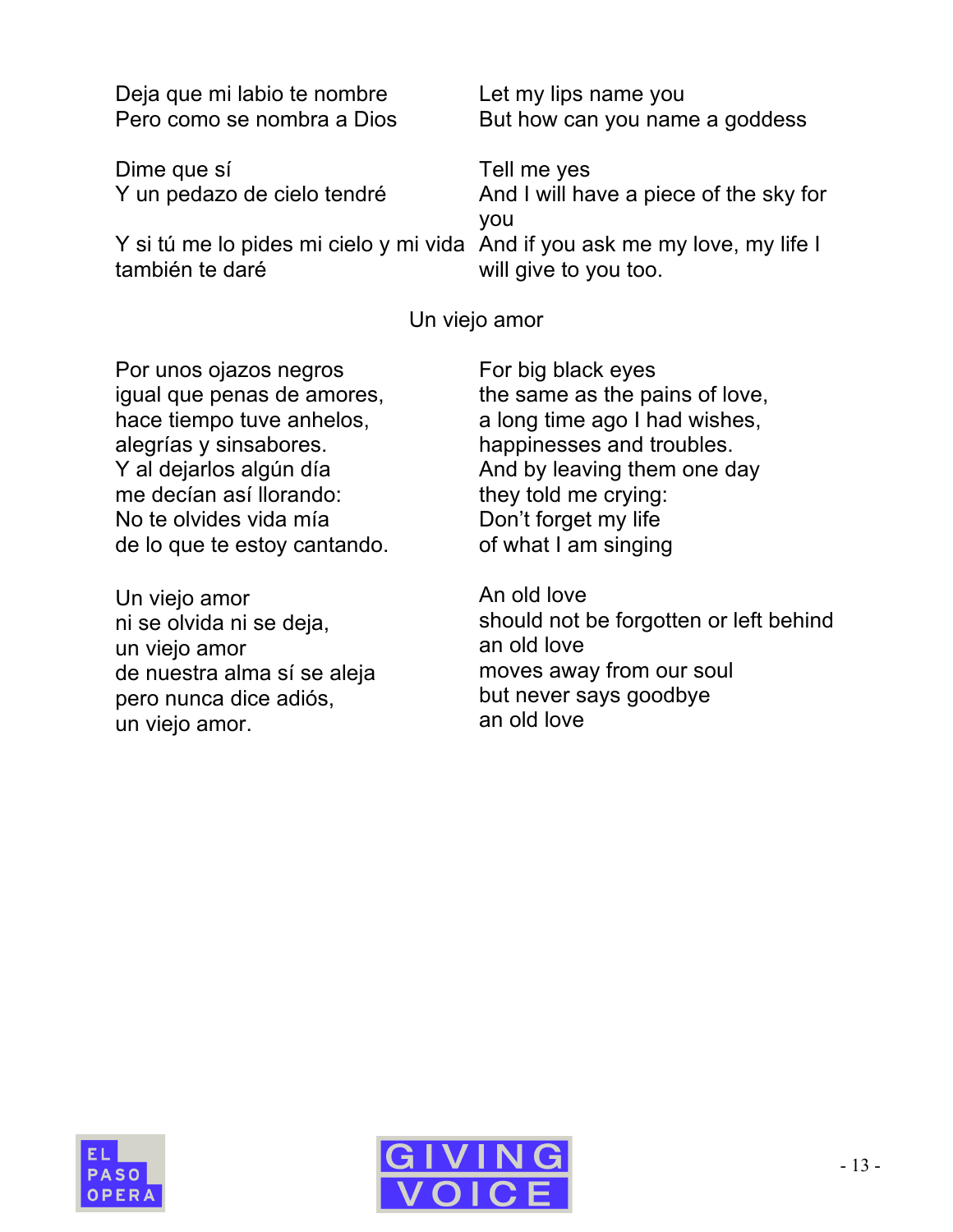#### Veracruz

| Yo nací con la luna de plata       | I was born with the silver moon    |
|------------------------------------|------------------------------------|
| Nací con alma de pirata            | Born with a pirate soul            |
| He nacido rumbero y jarocho        | I traveled and caused mayhem       |
| Trovador de veras                  | I am a troubadour                  |
| Y me fui lejos de veracruz         | And I went far away from Veracruz  |
| Veracruz, rinconcito               | Veracruz, my little corner         |
| Donde hacen su nido                | Where they make their nest         |
| Las olas del mar                   | The ocean waves                    |
| Veracruz, pedacito                 | Veracruz, the little piece         |
| De patria que sabe sufrir y cantar | Of homeland that suffers and sings |

Veracruz, son tus noches Veracruz, vibra en mi ser Algún día hasta tus playas lejanas Tendré que volver

Diluvio de estrellas, palmera y mujer Full of stars, palm trees, and women Veracruz, are the nights Veracruz, is in my soul One day, your beaches I will see

Solamente una vez

Solamente una vez Amé en la vida Solamente una vez Y nada más

Una vez nada más En mi huerto Brilló la esperanza La esperanza que alumbra el camino De mi soledad Una vez nada más Se entrega el alma Con la dulce y total Renunciación

Y cuando ese milagro realiza El prodigio de amarse

Only one time I have loved in my life Only one time And nothing else

One time nothing else In my garden A ray of hope A hope that lit a path

To my loneliness One time nothing else I gave up my soul With sweet and total Renunciation

And when that miracle comes true The prodigy of love



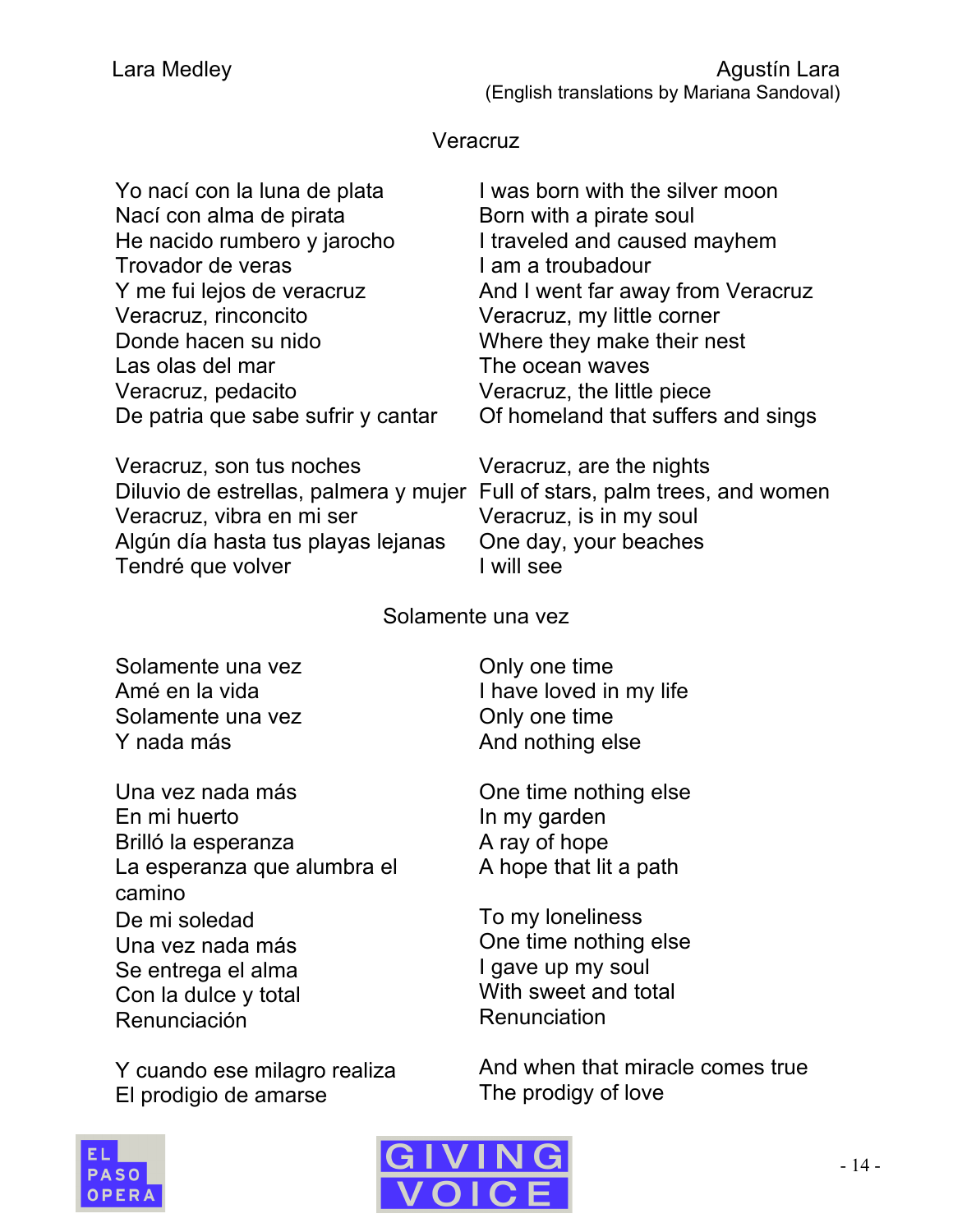| Hay campanas de fiesta                                                                                                                                | There are bells in the celebration                                                                                                 |
|-------------------------------------------------------------------------------------------------------------------------------------------------------|------------------------------------------------------------------------------------------------------------------------------------|
| Que cantan en el corazón                                                                                                                              | That sing from the heart                                                                                                           |
|                                                                                                                                                       | Amor de mis amores                                                                                                                 |
| Poniendo la mano sobre el corazón<br>Quisiera decirte al compás de un<br>son                                                                          | Putting my hand over my heart<br>I wish I could tell you                                                                           |
| Que tú eres mi vida                                                                                                                                   | That you are my life                                                                                                               |
| Que no quiero a nadie                                                                                                                                 | That I don't want anyone else                                                                                                      |
| Que respiro el aire, que respiro el                                                                                                                   | That I breathe the air, I breathe the                                                                                              |
| aire                                                                                                                                                  | air                                                                                                                                |
| Que respiras tú                                                                                                                                       | That you breathe                                                                                                                   |
| Amor de mis amores<br>Sangre de mi alma<br>Regálame las flores<br>De la esperanza<br>Permite que ponga<br>Toda dulce verdad que tienen mis<br>dolores | Love of my life<br>Blood of my soul<br>Give the flowers<br>Of hope<br>That allow me to give<br>All the truth sweetness of my pains |
| Para decirte que tú eres el amor de                                                                                                                   | To tell you that you are the love of                                                                                               |
| mis amores                                                                                                                                            | my life                                                                                                                            |



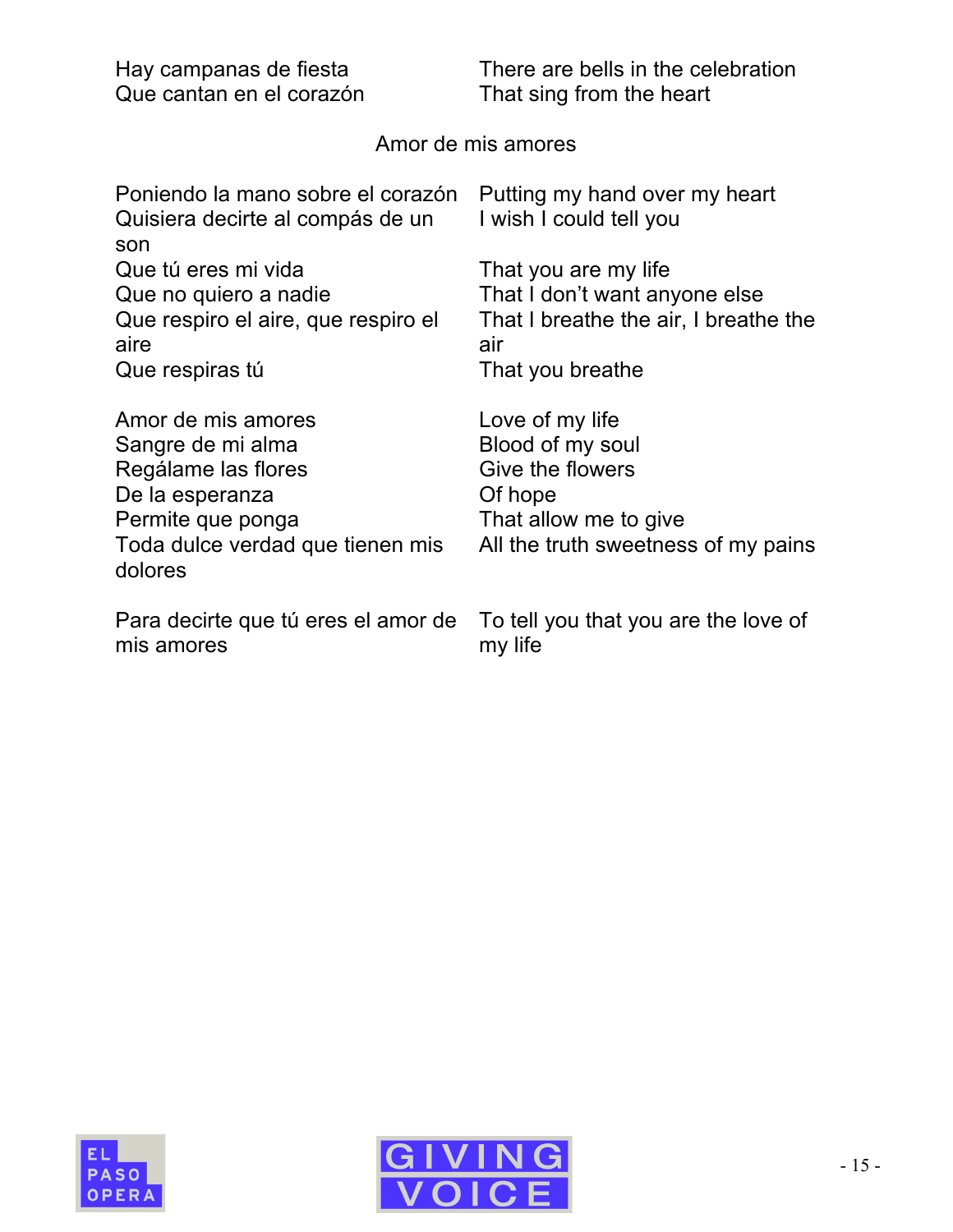#### Alma mía

| Alma mía sola, siempre sola<br>Sin que nadie comprenda tu<br>sufrimiento<br>Tu horrible padecer<br>Fingiendo una existencia siempre<br>llena | My only soul<br>Without anyone knowing your<br>suffering<br>Your horrible suffering<br>Faking a full existence |
|----------------------------------------------------------------------------------------------------------------------------------------------|----------------------------------------------------------------------------------------------------------------|
| De dicha y de placer                                                                                                                         | Of happiness and pleasure                                                                                      |
| De dicha y de placer                                                                                                                         | Of happiness and pleasure                                                                                      |
| Si yo encontrara un alma como la<br>mía                                                                                                      | If I could find a soul like mine                                                                               |
| Cuantas cosas secretas le contaría                                                                                                           | A lot of secrets I would share                                                                                 |
| Un alma que al mirarme, sin decir                                                                                                            | A soul that doesn't need to say                                                                                |
| nada                                                                                                                                         | anything                                                                                                       |
| Me lo dijese todo con la mirada                                                                                                              | But I can see how they feel with their                                                                         |
| Un alma que embriagase con suave                                                                                                             | eyes                                                                                                           |
| aliento                                                                                                                                      | A soul drunk on soft breath                                                                                    |
| Que al besarme sintiera lo que yo                                                                                                            | That when they kiss they would feel                                                                            |
| siento                                                                                                                                       | the same                                                                                                       |
| Y a veces me pregunto qué pasaría                                                                                                            | Sometimes I asked myself what                                                                                  |
| Si yo encontrara un alma como la                                                                                                             | would happen                                                                                                   |
| mía                                                                                                                                          | If I found a soul like mine.                                                                                   |

#### Cuando vuelva a tu lado

Cuando vuelva a tu lado No me niegues tus besos Que el amor que te he dado No podrás olvidar

No me preguntes nada Que nada he de explicarte Que el beso que negaste Ya no lo puedes dar

Cuando vuelva a tu lado Y estás sola conmigo

When I return to your side Do not deny me your kisses The love that I have given you You will not be able to forget.

Do not ask me anything I have nothing to explain to you The kiss you denied You are unable to give

When I return to your side And you are alone with me



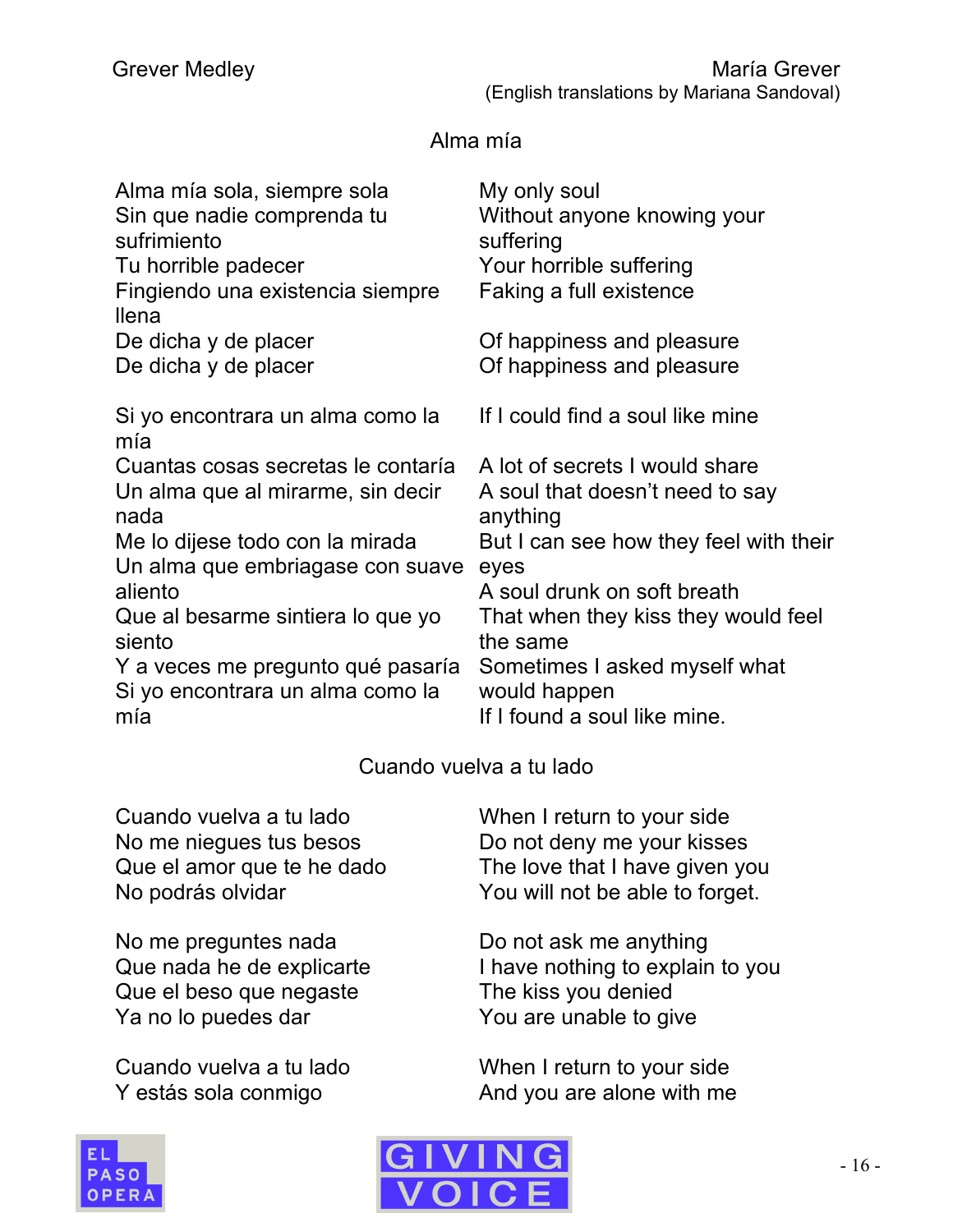| Las cosas que te digo<br>No repitas jamás, por compasión                                                                                                                                                                                                                                                                                                                                                                          | The things that I tell you<br>Never repeat out of compassion                                                                                                                                                                                                                                                                                 |
|-----------------------------------------------------------------------------------------------------------------------------------------------------------------------------------------------------------------------------------------------------------------------------------------------------------------------------------------------------------------------------------------------------------------------------------|----------------------------------------------------------------------------------------------------------------------------------------------------------------------------------------------------------------------------------------------------------------------------------------------------------------------------------------------|
| Une tu labio al mío<br>Y estréchame en tus brazos<br>Y cuenta a los latidos de nuestro<br>corazón                                                                                                                                                                                                                                                                                                                                 | Join your lip to mine<br>And hold me in your arms<br>And count the beating of our heart                                                                                                                                                                                                                                                      |
|                                                                                                                                                                                                                                                                                                                                                                                                                                   | Júrame                                                                                                                                                                                                                                                                                                                                       |
| Todos dicen que es mentira que te<br>quiero,<br>por que nunca me habian visto<br>enamorado,<br>yo te juro que yo mismo no<br>comprendo,<br>el por que el tu mirar me ha<br>facinado.<br>Cuando estas cerca de mi y estas<br>contento,<br>no quisiera que de nadie te<br>acordaras.<br>Tengo celos hasta de el<br>pensamiento,<br>que pueda recordarte a otra persona of you loving someone else.<br>amada.                        | Everyone says that it is a lie that I<br>love you<br>because they have never seen me in<br>love,<br>I swear to you that I also do not<br>understand,<br>the reason I am fascinated with your<br>gaze.<br>When you are close to me and you<br>are happy,<br>I do not want you to remember<br>anyone else.<br>I am jealous at the mere thought |
| Júrame que aunque pase mucho Swear to me that however much<br>tiempo<br>nunca olvidas el momento en que yo you will not forget the moment I first<br>te conoci,<br>Mírame, pues no hay nada más<br>profundo<br>ni más grande en este mundo<br>que el cariño que te di,<br>Bésame, con un beso enamorado,<br>como nadie me ha besado<br>desde el día en que nací.<br>Quiéreme, quiéreme hasta la locura,<br>así sabras la amargura | time passes<br>met you,<br>Look at me, there's nothing more<br>profound,<br>or greater on this earth<br>than the affection I give you,<br>Kiss me with a passionate kiss,<br>like no one else has ever kissed me<br>since the day I was born.<br>Want me, want me insanely,<br>until you know the bitterness                                 |
| que estoy sufriendo por tí.                                                                                                                                                                                                                                                                                                                                                                                                       | that I am suffering for you.                                                                                                                                                                                                                                                                                                                 |



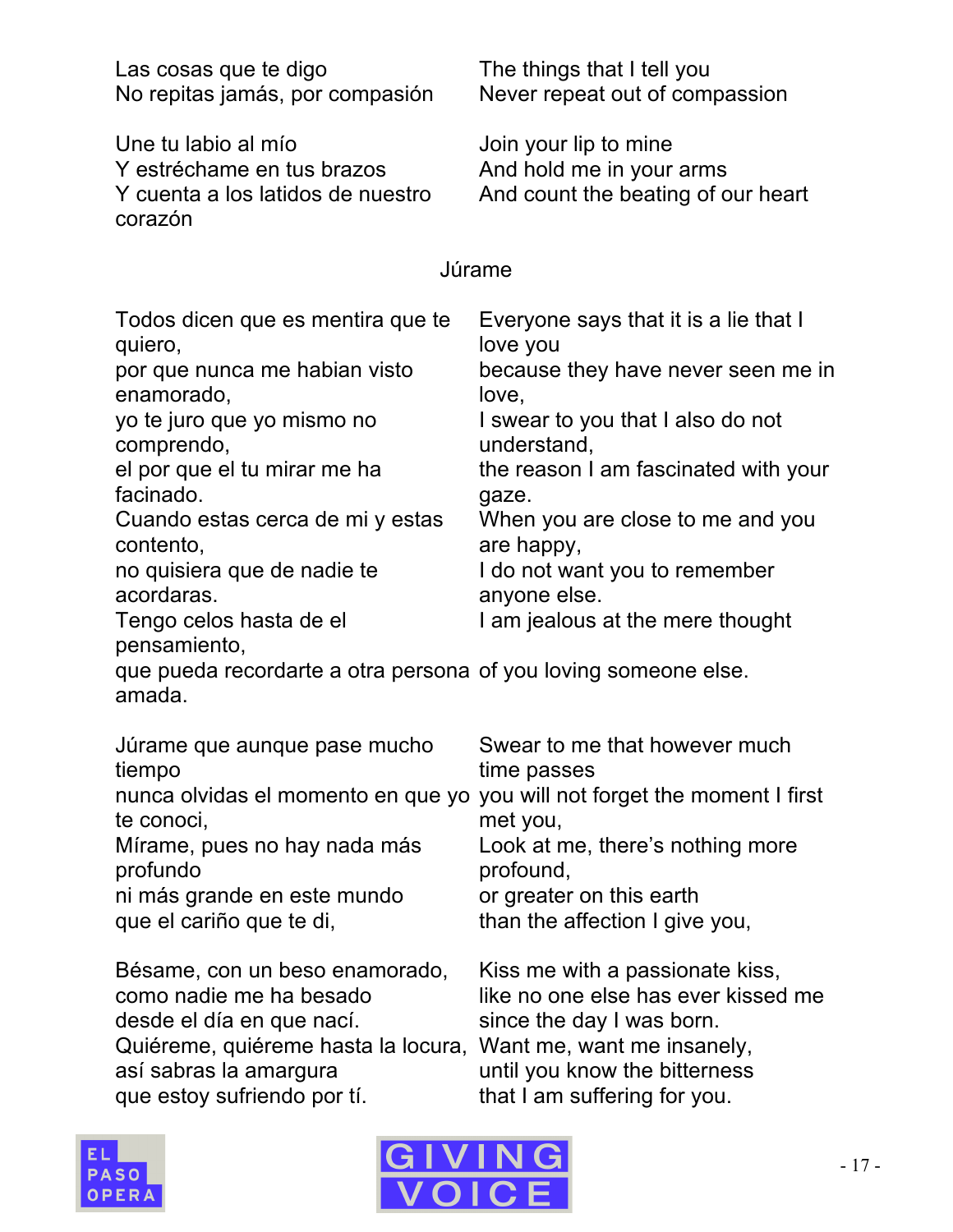## **WHO WE ARE**

#### **OUR MISSION**

The mission of El Paso Opera is to harness the transformative power of our art to engage with the local and larger community as a lasting and valued cultural service.

#### **OUR CORE VALUES**

Artistic integrity Community engagement **Education** Diversity and inclusion Opportunities for local and emerging talent Accessibility Fiscal responsibility Passion

#### **El PASO OPERA BOARD OF TRUSTEES OFFICERS**

Stacey Hunt Spier **President** Michael White **Treasurer** Michael White **Treasurer** Andrea Spier Secretary Andrea Spier Secretary Secretary Kellie Rumba **Artistic Advisor** 

#### **TRUSTEES**

Marcela Flores Fernandez Chelsea Lamego Omar Rodriguez Jay Stratton Kimberley Wolfenbarger-Nakamoto

#### **El PASO OPERA STAFF**

Arianne Marcee **Executive Director Justin Lucero** Artistic Director Mariana Sandoval **Mariana** Sandoval **Mariana** Sandoval **Mariana** Office Manager Cherry Duke **Artistic Associate** Artistic Associate Josh Lintz **Technical Manager** Will Seyffert **Will Seyffert Director of Video Content**